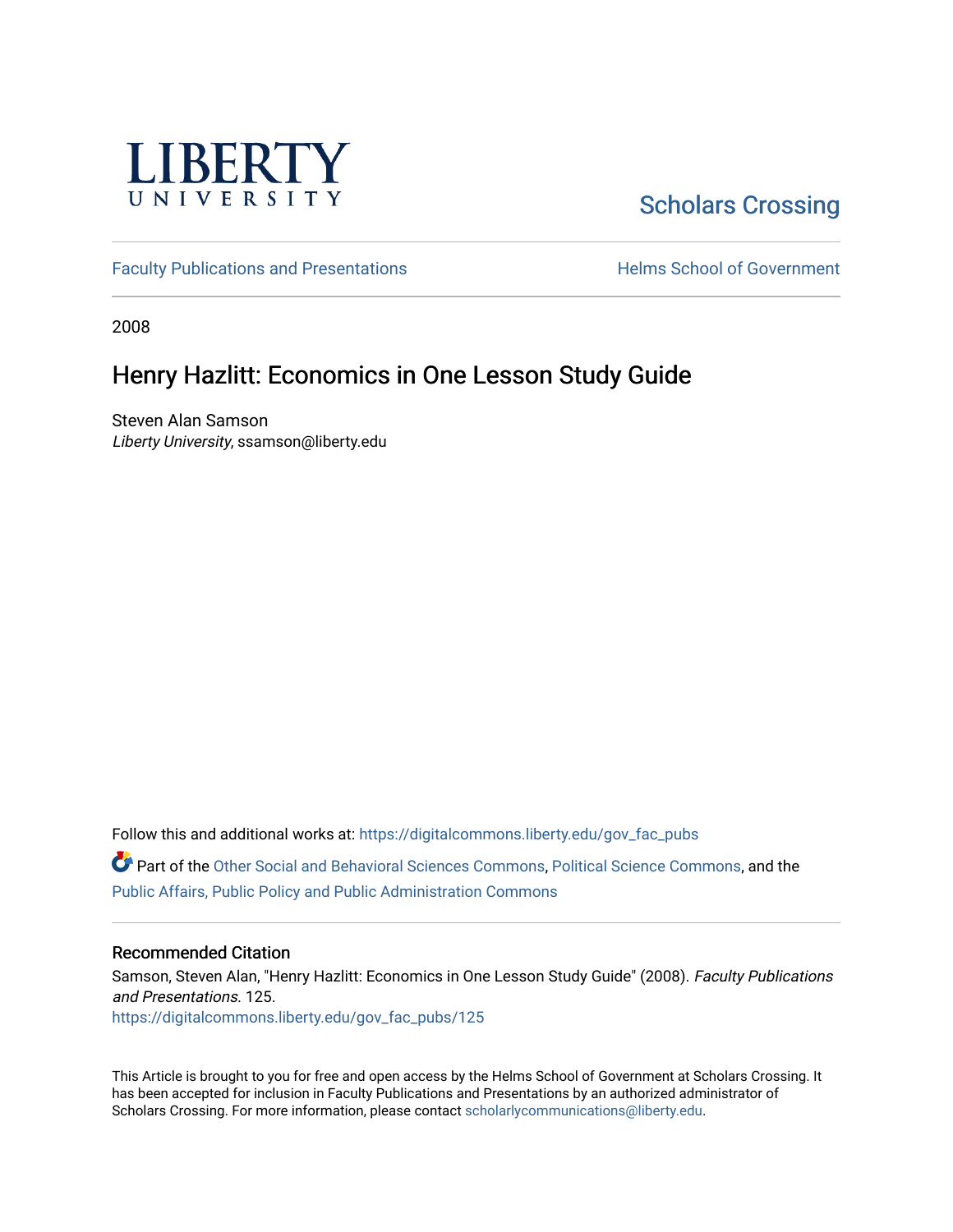### **HENRY HAZLITT: ECONOMICS IN ONE LESSON STUDY GUIDE, 2008 Steven Alan Samson**

## **CHAPTER ONE: THE LESSON**

### **Outline**

### A. SOURCES OF ECONOMIC FALLACIES

- 1. **Special Pleading of Selfish Interests**
	- a. Interest Groups
	- b. Public Relations "Flacks:" the "best hired minds"
- 2. **Fallacy of Overlooking Secondary Consequences**
	- a. Bad economist focuses on the immediate good and the direct consequences of a proposed course of action
	- b. Good economist looks beyond the immediate and examines the longer and indirect consequences of a given policy
- 3. Self-Indulgent Economists
	- a. "There are men regarded today as brilliant economists, who deprecate saving and recommend squandering on a national scale as the way of economic salvation" [In Keynesian economics, this is known as "**priming the pump,**" *i.e.*, stimulating the economy to "jump start" it: *e.g.*, the 2008 Wall Street "bail out"]
	- b. **John Maynard Keynes**: "In the long run we are all dead."
	- c. The tragedy is that we are "already suffering the long-run consequences of the long-run consequences of the remote or recent past."
	- d. "Today is already the tomorrow which the bad economist yesterday urged us to ignore."
- 4. The Lesson
	- a. The **art of economics** consists in looking not merely at the immediate but at the longer effects of any act or policy; it consists in tracing the consequences of that policy not merely for one group but for all groups."
- B. NINE-TENTHS OF ECONOMIC FALLACIES RESULT FROM IGNORING THIS LESSON
	- 1. Most Common Error Focuses on the Immediate Consequences for a Particular Group
	- 2. The Opposite Error Focuses on the Long-Run Consequences for All Groups
		- a. Error Often Made by **Classical Economists**: "Callousness toward the fate of groups that were immediately hurt by policies or developments which proved to be beneficial on net balance and in the long run."
	- 3. Central Sophism of the "New Economics"
	- a. They fall into the ancient errors associated with **mercantilism**
- C. DEMAGOGUES AND BAD ECONOMISTS PRESENT ONLY HALF-TRUTHS
	- 1. The Answer: Correcting the Half-Truth with the Other Half

### **Review**

sources of economic fallacies art of economics error of classical economists mercantilism and the "new economists"

# **CHAPTER TWO: THE BROKEN WINDOW**

**Study Questions**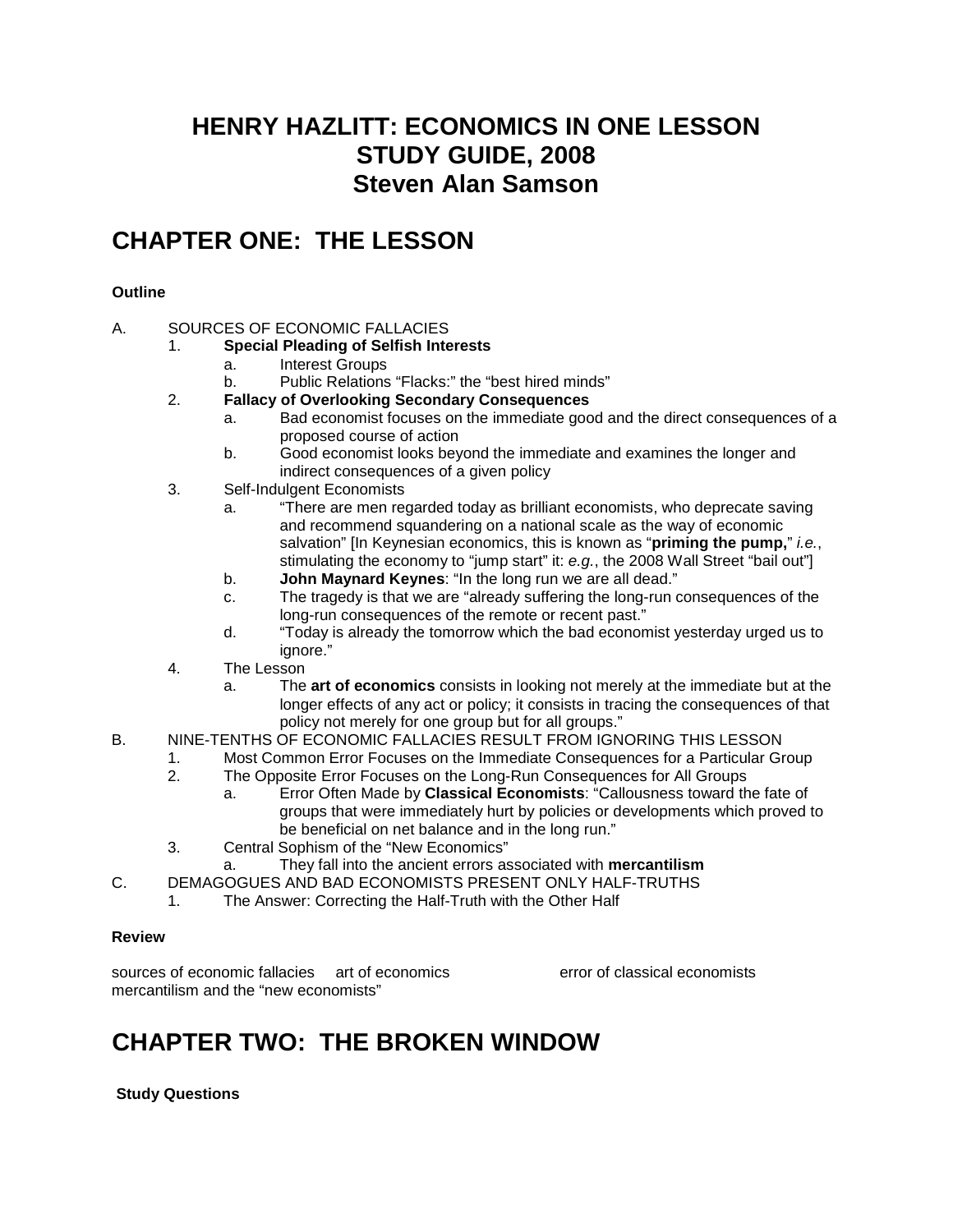1. Who benefits from the broken window? Who suffers loss from it? Is the community better off as a result?

#### **Review**

broken window fallacy

# **CHAPTER THREE: THE BLESSINGS OF DESTRUCTION**

#### **Study Questions**

- 1. What is meant by asserting that there is an "accumulated" or "backed-up" demand?" [The Clinton Administration talked about "a peace dividend" following the end of the Cold War].
- 2. What does Hazlitt mean when he says that this variation on the broken window fallacy confuses **need** with **demand**? What does **effective economic demand** require?
- 3. What is another fallacy? In what sense is the printing of money "the world's biggest industry?" [The fall of oil prices during the current economic recession also illustrates the fallacy of such thinking because the price mechanism itself is in disarray and the prices of this particular commodity have actually been falling, even though relative food costs have been rising in most places]. Wartime and peacetime **inflation** (usually related to printing extra money) create the illusion of economic growth.
- 4. "The inability to produce automobiles, radios, and refrigerators during the war did bring about a cumulative post-war demand *for those particular products*. To most people this seemed like an increase in total demand, as it partly was *in terms of dollars of lower purchasing power*. But what mainly took place was a *diversion* of demand to these particular products from others. . . . The war, in short, changed the post-war *direction* of effort; it changed the balance of industries; it changed the structure of industry."
- 5. What do you believe accounts for the stimulation of energies following a war? Mere inflation does not create greater demand. What happens to buying or purchasing power when productive power is wiped out?
- 6. "Plants and equipment cannot be replaced by an individual (or a socialist government) unless he or it has acquired or can acquire the savings, the capital accumulation, to make the replacement. But war destroys accumulated capital." What are some of the possible **offsetting factors** that may eventually yield a net increase in overall **productivity**?

#### **Review**

effective economic demand inflation inflation offsetting factors

## **CHAPTER TWENTY-THREE: THE MIRAGE OF INFLATION**

#### **Study Questions**

1. Scan Parts 1-3. The "pump-priming" fallacy of Keynesian is addressed in Part 4: "In our own day the most persistent argument put forward for **inflation** is that it will 'get the wheels of industry turning.'" Unfortunately, the current global financial crisis is lending some respectability once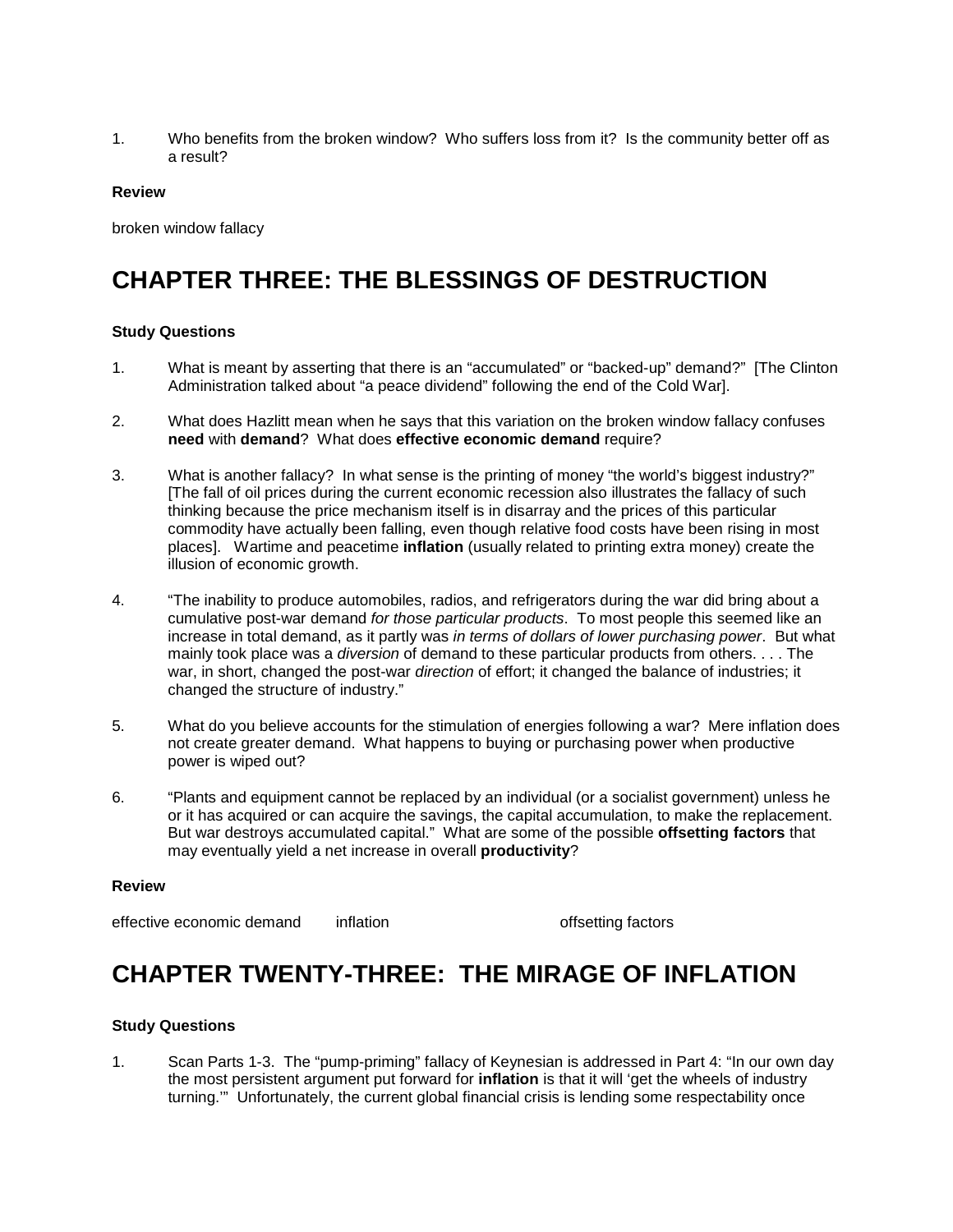again to Keynesian economists. The particular magician's trick that inflation has been designed to accomplish is this: Inflation (which changes the **relationships of prices and costs**) is designed to "encourage a resumption of output at the points where idle resources [land, labor, and/or capital] exist, by restoring a workable relationship between prices and costs of production." [NOTE: By definition, inflation drives up prices so that, presumably, they better reflect actual costs. This deception is designed to reduce the hoarding of any sort of resource and create the illusion of growth and prosperity. Resources may be withheld until there is a greater return on investment. Inflation appears to promise a greater return.

- 2. NOTE: The historical context of this discussion is this: Labor unions became politically powerful through their ability to get political protection for their efforts to raise wages for their members through **collective bargaining**. This is a system put in place during the New Deal in which the government gave unions, such as the AFL, the CIO, the Teamsters, and others, monopoly power to coerce business owners into raising wages. Of course, this means that the extra costs to the owners have to be made up elsewhere, usually in the form of higher prices. The result is that industries become less competitive in the global marketplace. Sometimes, they become less productive, too. This is also one reason that unions want to be able supervise and otherwise control the outcome of elections that may be mandated to determine whether a company or an industry is to be unionized. The government is used as "muscle" to enable the union to get established. From the union standpoint, the desired result is a **closed shop**: workers must join the union and pay union dues. Even in the absence of a closed shop arrangement, nonmembers may be required to pay equivalent amount to the dues into a "fair share" fund.
- 3. "It should be immediately clear that this [change in the relationship of prices and costs] could be brought about more directly and honestly by a reduction in unworkable wage rates. But the more sophisticated proponents of inflation believe this is now politically impossible [*i.e.*, labor unions have political clout and use it to protect their vested interests]. . . . [W] hat they are themselves proposing, stated in bald terms, is to *deceive* labor by reducing *real* wages (that is, wage rates in terms of purchasing power) through an increase in prices." But, of course, labor unions come back and index their wage demands to the consumer price (cost-of-living) index.
- 4. Why does Hazlitt call inflation "the opium of the people?" Is its purpose to confuse the situation of planned economies? Why does Hazlitt call inflation a form of taxation (and a flat tax at that!)? What does inflation encourage and what does it discourage? Writing so soon following the Second World War gives Hazlitt a better historical grasp of where inflation and similar policies might lead: "Its inexcusable injustices drive men toward desperate remedies. It leads men to demand totalitarian controls. It ends invariably in bitter disillusion and collapse."

#### **Review**

inflation<br>
relationships of prices and costs<br>
reduction of real wages<br>
inflation as a form of taxation<br>
reduction of real wages<br>
inflation as a form of taxation inflation as a form of taxation

### **CHAPTER TWENTY-FOUR: THE ASSAULT ON SAVING**

#### **Study Questions**

- 1. Why do "savings" exceed "investment" only by the amounts that are actually **hoarded** in cash? What usually accounts for a rise in hoarding? Hazlitt comments on the effects of "cheap money" policies (*i.e.*, inflationary policies). What accounts for "a psychopathic fear of 'excessive' interest rates? What happens if interest rates are kept artificially low?
- 2. What are some fallacies concerning capital? How should we distinguish consumers' durable goods from capital proper? Why is a "surplus" of capital not going to be a problem?